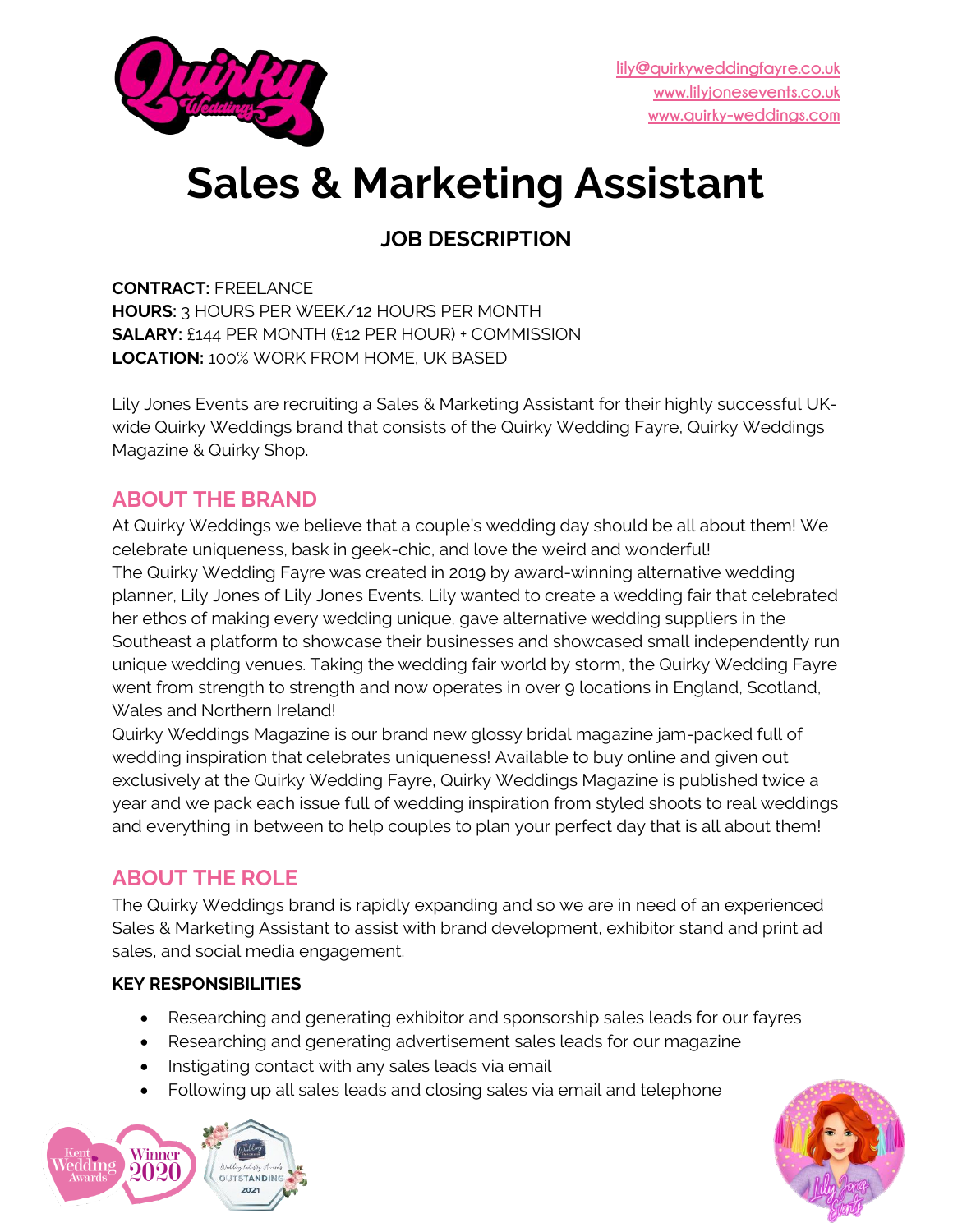

- Assisting with social media engagement; commenting, liking, and following relevant accounts and engaging with existing followers
- Creating and posting engaging social media stories and reels
- Spreading the word about the Brand in wedding and event Facebook groups with the aim of generating exhibitor, magazine, and event ticket sales
- Assistance in developing a TikTok account and creating engaging content
- General admin including responding to enquiries for more information

#### **WHAT YOU WILL RECEIVE FROM US**

- personal email account @quirkyweddingfayre.co.uk to work from
- a full and extensive induction session
- a friendly and fun team to be a part of with help and assistance all the way
- opportunity to join our bi-monthly Zoom training sessions for our Event Managers
- an annual team building day full of fun activities, networking & training
- additional opportunities available within the brand such as creating your own editorial photoshoots, writing articles for the magazine, or coming up with your own merchandise designs, if you wish.

#### **PAYMENT**

- £12 per hour, equating to £144 paid monthly
- Plus opportunities to earn sales commission on top of your salary

## **PERSON SPECIFICATION**

There are some essential and some desirable skills, knowledge, and characteristics that we would require to perform this very important role. Please address how you have demonstrated these skills in your application.

#### **ESSENTIAL**

- registered as freelance/self-employed (or willing to register) and have a UTR number. You (or your accountant) are responsible for completing your own tax return
- previous experience in a sales and/or marketing role
- GCSE in English & Maths at grade C or above (or equivalent qualification)
- excellent organisational and time management skills
- excellent IT skills including using applications such as Word & Excel
- experience in using social media
- excellent ability to work well with and integrate into a team
- excellent written and verbal communication skills, with the ability to effectively respond to emails ensuring essential information is included and conveyed in a professional manner